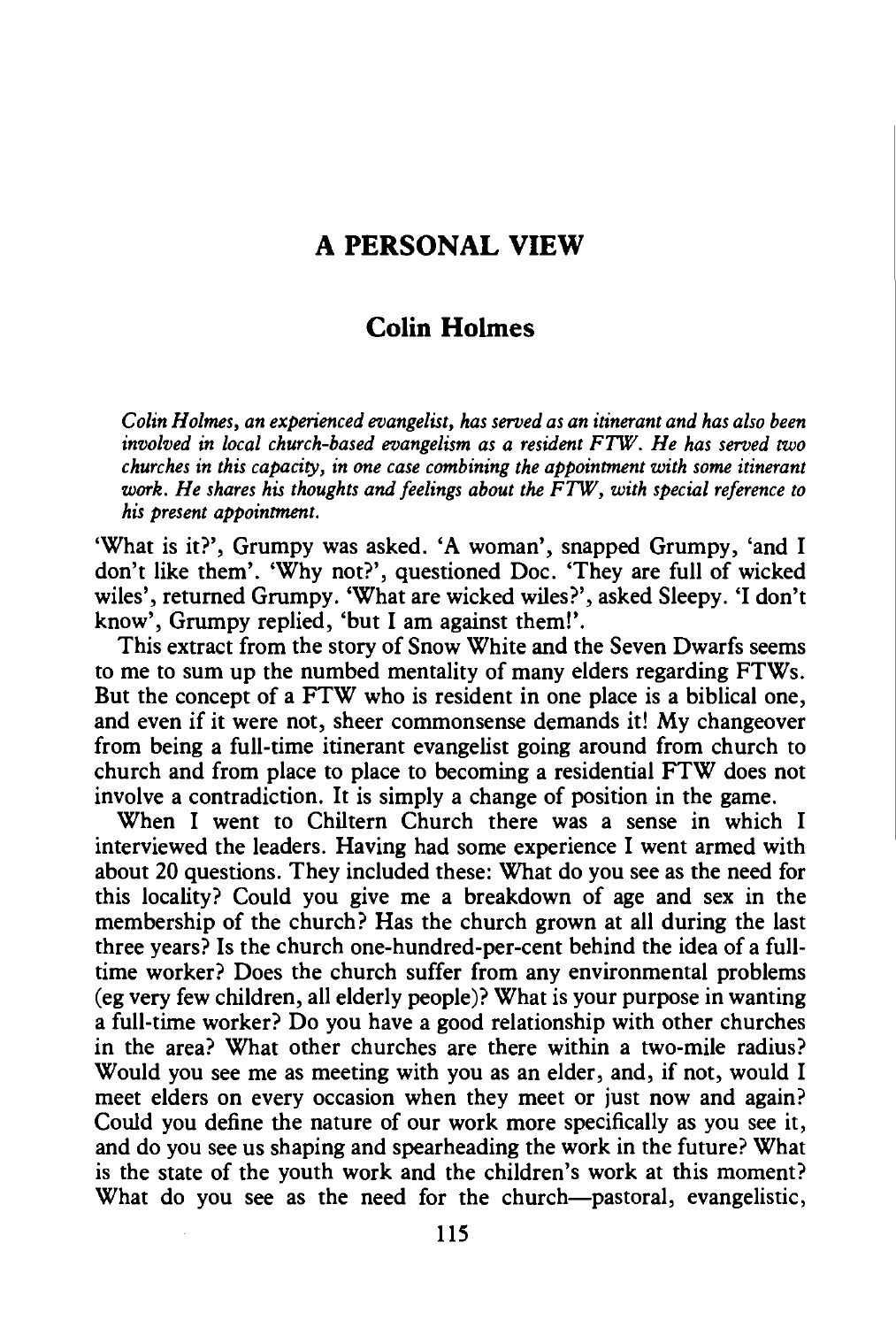teaching? What percentage of the pulpit ministry would you expect me to do? What is the church's attitude to the gifts in Romans, Corinthians and Ephesians? Can you see any problem that may arise between one worker leaving and another arriving, in terms of personality and style (they had a part-time youth worker just before we arrived)? When would you expect us to start? For how long a period? Would you expect us to take other bookings (eg houseparties)? What about schools in the area for our children? What about housing? In what way will you maintain us? How much will you pay us? What part do you allow women to play in the church? These were very important questions as far as I was concerned.

It is said that a need does not constitute a call, but the call certainly came for me out of several needs, both in what I saw and also in what I was. I commenced my work at Chiltern Church on 1 September 1982 (the day that Bobby Robson became England Football Manager: and I often make the parallel as to our progress). But the build-up to the day is important, because it is only as you look back that you can see how God has been guiding you.

So I must go back a few years, because of the need in my own life as an evangelist. I was involved in evangelism with Counties Evangelistic Work from 1970 to 1982. As an evangelist, my diary had drifted into what I called a convenience-without-conviction diary, with bookings two or three years ahead. Now to me that was not a good thing. I know that there are others who will quite happily accept bookings two or three years ahead, but I had the feeling about that time (it was the early middle seventies) of being on a spiritual treadmill. This meant that there was often a lack of sharpness in my ministry because of the security of a full diary for the next three years. At times, too, I felt that I was becoming too professional and almost bordering on the slick in what I did and how I handled things.

During this time, the Lord seemed to be saying to me: 'Look. I am more interested in what I want to do *in* you rather than *through* you.' That time in my life was very important, for God was beginning to change my thinking.

This also reflected the need, as I saw it, within the churches where I was· working. I was working particularly among about SO assemblies in Hampshire where I saw some cases of planning without commitment, activity without conviction, and missions rarely going to grassroots level. A mission seemed to be little more than an administrative exercise, something that they felt they had to arrange in order to fill in the church diary. It was very much a battery-booster for the church, and the pattern became very familiar. It involved a build-up, a boost-up and a breakdown. When I came and took a mission everything had to be good-really good. And because of my work, and my experience, and the material I had gathered together over the years it *was* good. It was the best I could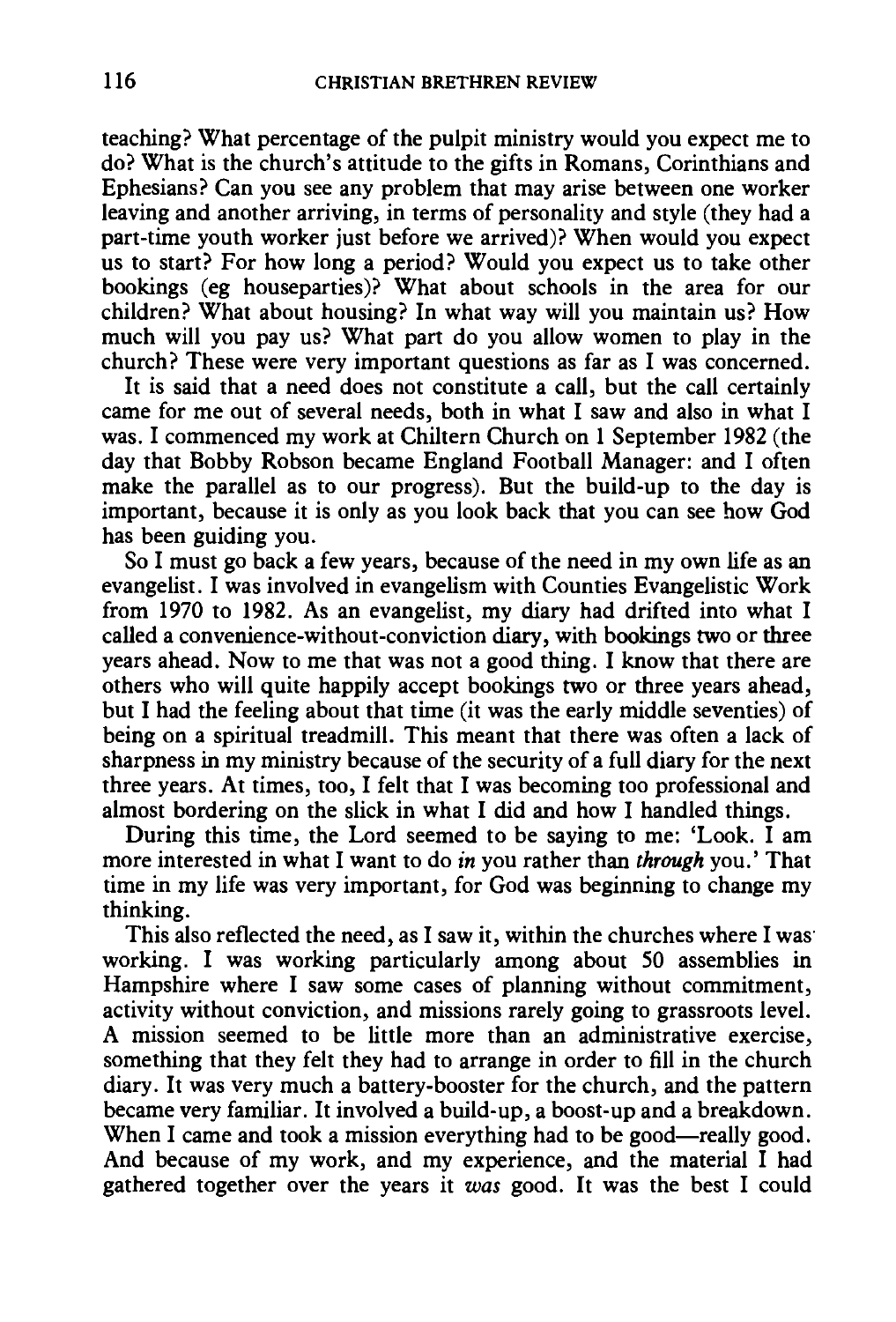achieve, and I did the best for the Lord, and of course that was not wrong in itself. But it was so different from what they had been used to. So, instead of permanently boosting the Sunday school, or the church, or whatever, it brought it down because people saw the great gap between what had been done during the mission and what was done normally.

A more sustained, spontaneous, overall approach seemed to me to be needed, with a good co-ordinator in the church, someone who had time to give and was prepared to give it. Here was the embryo of a FTW coming to birth in my mind in the mid-seventies.

I wrote a paper at that time and circulated it to all the assemblies in Hampshire, trying to assess my own frustration and my feeling of inability to get to grips with the real need for Christians and for non-Christians in the area. I just tried to assess concisely on a few sheets of paper exactly how I felt. It met with quite a mixed reception! I can't really remember what I wrote, but I know that at the time it was all very real to me.

I also saw—and still see—the need for the Christians I was working with to be 'prepared for works of service' (Eph. 4: 11-12). I believe it was at this point that God was saying to me: 'Look. Your task is not just to preach as an evangelist but it is also to bring out the gift within other Christians.' I began to see another ministry that the Lord was calling me to-in fact it was part of the ministry that I had neglected. So during that time I got involved in things like Evangelism Explosion. The training was an immense help to me personally, and it enabled me to develop training ministries in various churches in Hampshire. There were also houseparties as a teaching aid for young people. And there was a 'Teach, Reach, Preach' programme that we put on at some of our tent crusades, with twenty or thirty youngsters joining us. We used to have a teaching seminar during the day, and the young people used to go out with us into the streets of the villages and towns, evangelizing.

We also had a preachers' weekend. I wrote to all the assemblies in Hampshire, trying to find out how many people under the age of twentyfive had occupied the pulpit, and discovered that it was less than ten per cent. So we designed a preachers' weekend and tried to develop gift in these people. We also had training days. One felt very deeply the need to train others and get them involved in Christian work.

Other things were beginning to come up that shaped and influenced me towards taking up work at Chiltern Church (which I had never heard of at that time). By the late seventies we had two boys who were then five and three years of age. I felt very strongly the father and the family man in me, and I was aware that I was careering here, there and everywhere. I concluded that it was important that I should begin to get reins in my own life for the family's sake. Also I was beginning to feel that my gift was developing into a pastoral, teaching role as well as the evangelistic one, so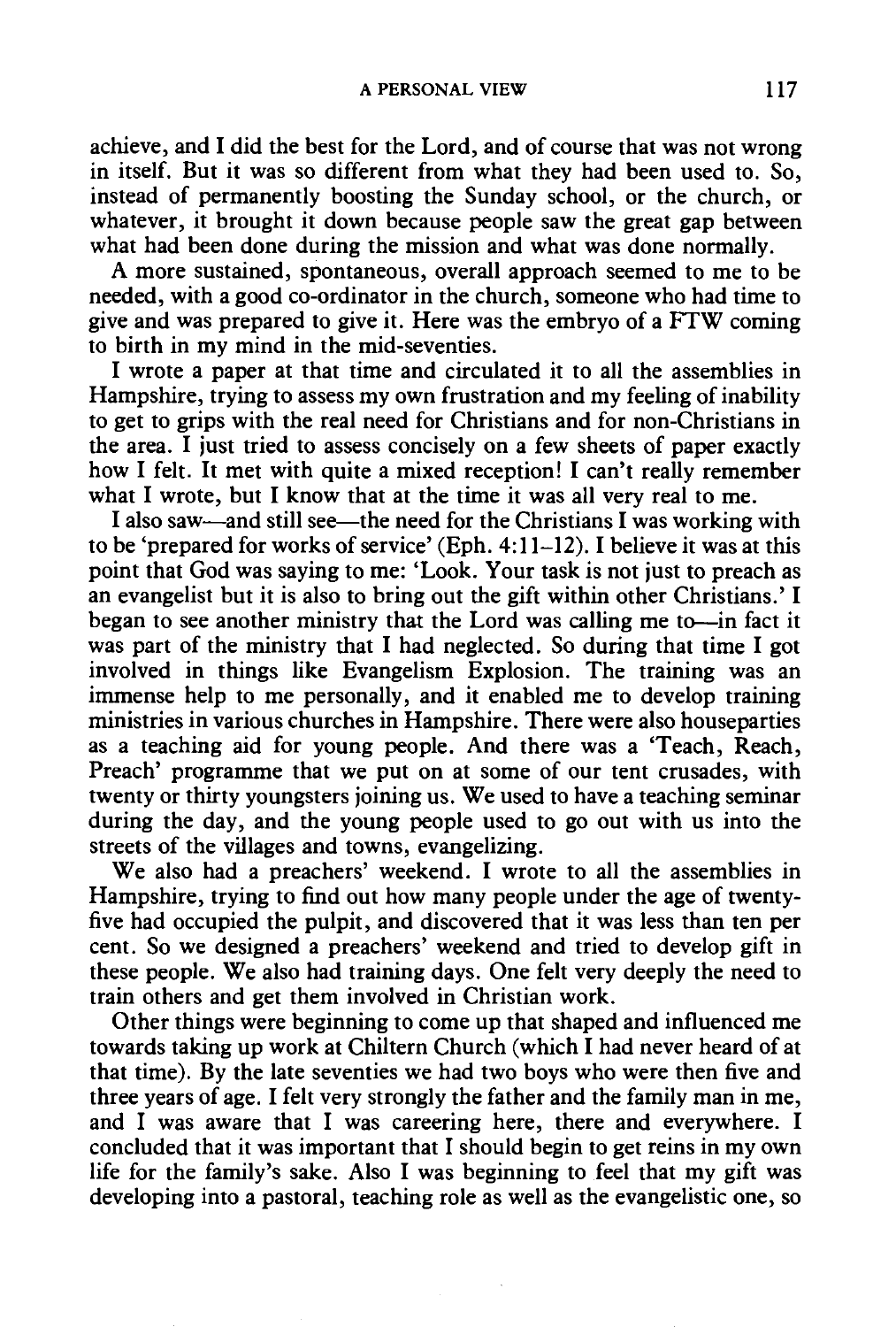when in 1978/79 I was asked to spend 70% of my time working with a single church (not Chiltern) I jumped at the change. It seemed to be a perfect compromise and I thought that I would be able to have my cake and eat it too. But it wasn't all that rosy and I found a lot of salt in the cake! But it was a very valuable experience and I learned a lot about leadership in team work. I also learned a lot about myself and-most important of all—I learned more about God in the four years I was there.

In the midst of all this, and despite all the good that was coming out of it, a verse from the Bible spoke very clearly to me. It ran: 'Depart, depart, go out from there!' Now I know that that was not written for me in the first place. It was written by Isaiah for the people of Israel. But I knew it was a message for me also. And the very next verse had a message for me: 'But you will not leave in haste or go in flight: for the Lord will go before you, the God of Israel will be your rear-guard.' This was at least two years before we left, and it kept us from going back into secular work.

Then in March 1982 came a letter from Chiltern Church, Sutton, inviting us to join them. They defined the role they had in mind for us, and it was virtually everything we were looking for. But Ruth, my wife, and I felt a sense of caution as well as excitement that the Lord was intervening at this stage. Parallel with it were two or three other possibilities of going into full-time work with churches, and so we were very careful. I used my 20-odd questions in the interview, and we both came away with the distinct impression that this was not the place for us. Our reasons began with the size of the church. It was not very big. We counted less than 30, mainly elderly, when we actually went in September. It was also a very intellectual church which I sensed then—and have confirmed since-must give it a strong image of intellectualism in the neighbourhood. And it was a very posh church which I would describe as upper-middle class (by my standards, anyway) in a very posh area where it would be very expensive to live. Other alternatives were coming in. We just didn't want to move, yet eventually we felt a very clear inward conviction that this was where God wanted us to go. So in the light of all that we came to Chiltern Church three years ago in September.

Now with the benefit of hindsight we can say, 'Yes, it was the right thing to do, and it has been a tremendous three years.' Someone said to me that a FTW goes through a three-stage process in a church-the honeymoon, the nightmare and the reality. We have certainly not been through the nightmare, and we knew the reality of it before we went. We have been very fortunate, and I think one of the reasons for this is that we meet regularly-about once a fortnight-as elders, and share things in what is very much a team ministry. Training and equipping others, leading consecutive Bible study (I take 75% of the teaching and preaching ministry) and seeing the church becoming servants of the community in